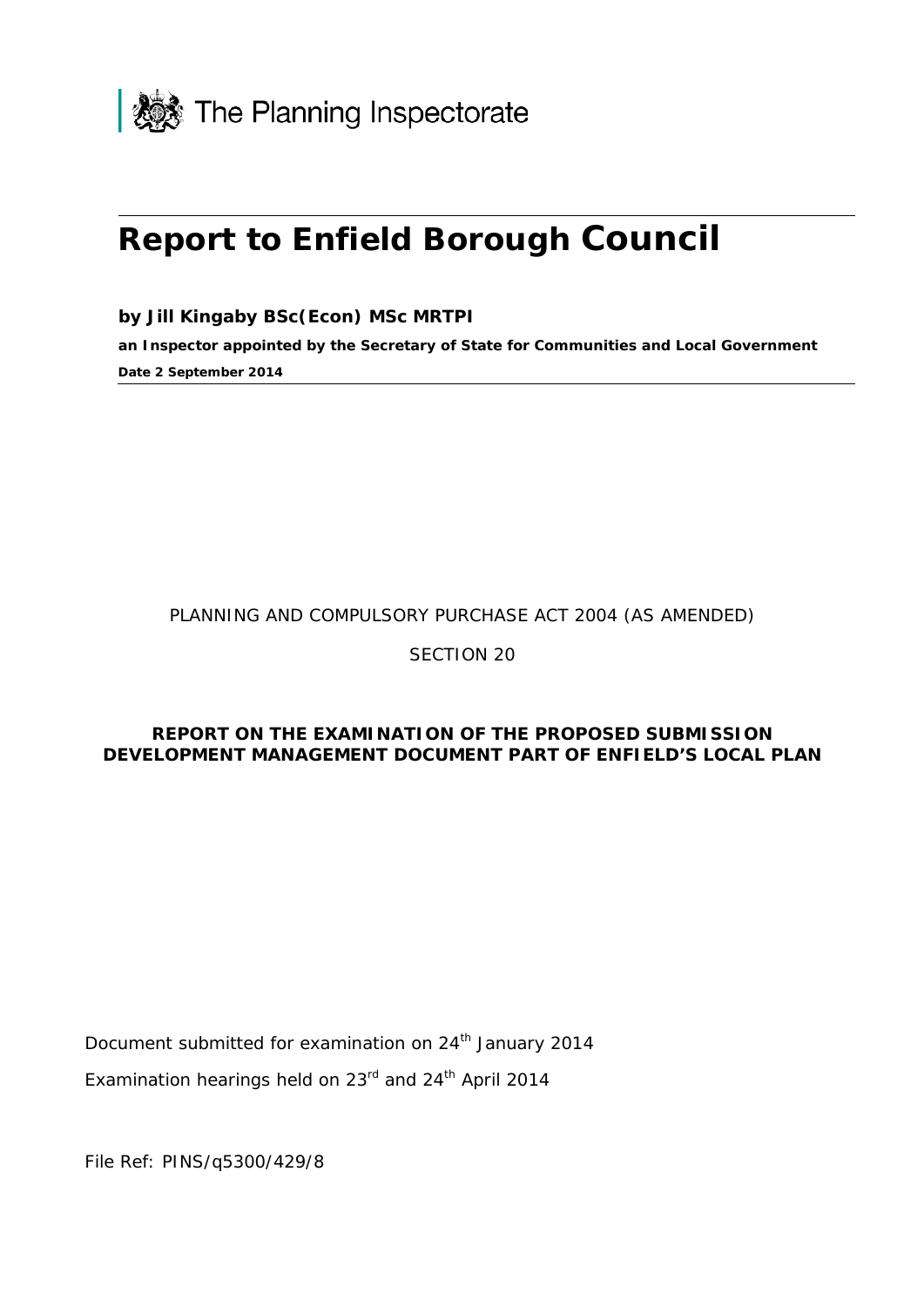## **Abbreviations Used in this Report**

| AA          | Appropriate Assessment                         |
|-------------|------------------------------------------------|
| AAP         | Area Action Plan                               |
| <b>DMD</b>  | Development Management Document                |
| <b>GLA</b>  | <b>Greater London Authority</b>                |
| <b>LDS</b>  | Local Development Scheme                       |
| МM          | <b>Main Modification</b>                       |
| <b>NPPF</b> | National Planning Policy Framework             |
| <b>PPG</b>  | national Planning Practice Guidance            |
| <b>REMA</b> | Revised Early Minor Alterations to London Plan |
| SA          | Sustainability Appraisal                       |
| SCI         | Statement of Community Involvement             |
| <b>SCS</b>  | Sustainable Community Strategy                 |
| <b>SHMA</b> | <b>Strategic Housing Market Assessment</b>     |
| SIL         | Strategic Industrial Location                  |
|             |                                                |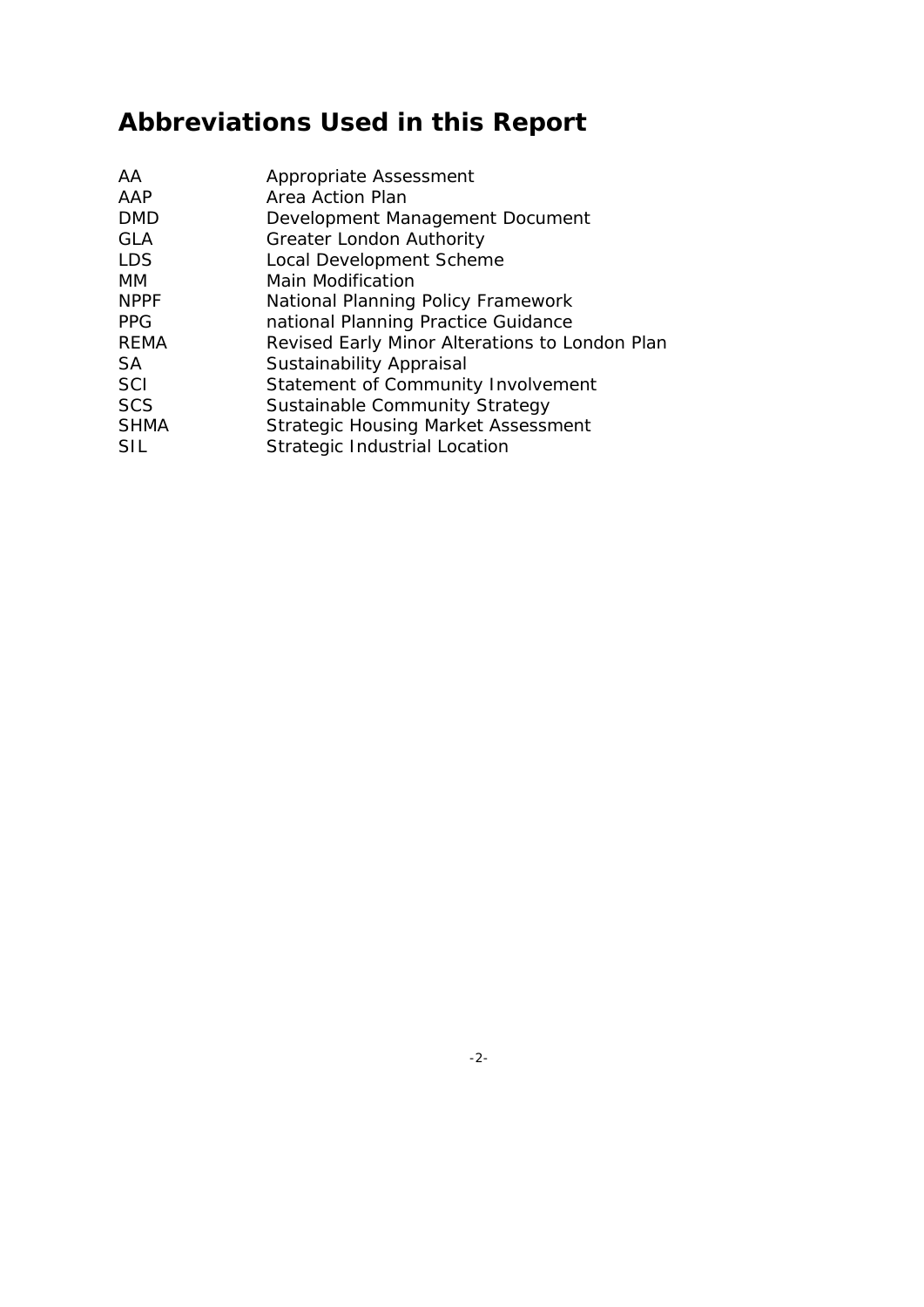#### **Non-Technical Summary**

This report concludes that the Development Management Document Part of Enfield's Local Plan (The DMD or the Local Plan) provides an appropriate basis for the planning of the Borough, providing a number of modifications are made. Enfield Council has specifically requested me to recommend any modifications necessary to enable the Plan to be adopted.

All of the modifications to address this were proposed by the Council but where necessary I have amended detailed wording and added consequential modifications. I have recommended the inclusion of modifications after considering the representations from other parties on the relevant issues.

The Main Modifications are necessary, in summary, to achieve the following:

- To secure general conformity with the London Plan and recognise the significance of viability in affordable housing policy;
- To give a flexible approach towards suitable non-B uses on Strategic Industrial Locations, and give encouragement to a range of businesses which can contribute to redevelopment and renewal of existing industrial locations;
- To explain the sequential approach for new retail, leisure and office development accurately, and provide appropriately for out-of-centre development if no sequentially preferable sites are available;
- To secure good design in new developments and protect heritage assets, and aid effective planning for tall buildings;
- To secure transport and parking policies which are in general conformity with the London Plan and encourage the promotion of more sustainable travel and road safety;
- To address the concerns of the Environment Agency and Thames Water over water-related issues; and
- To achieve clear policies for conserving and enhancing the natural environment, including waterways, to protect and improve open space for leisure, and to protect the Green Belt in line with national policy.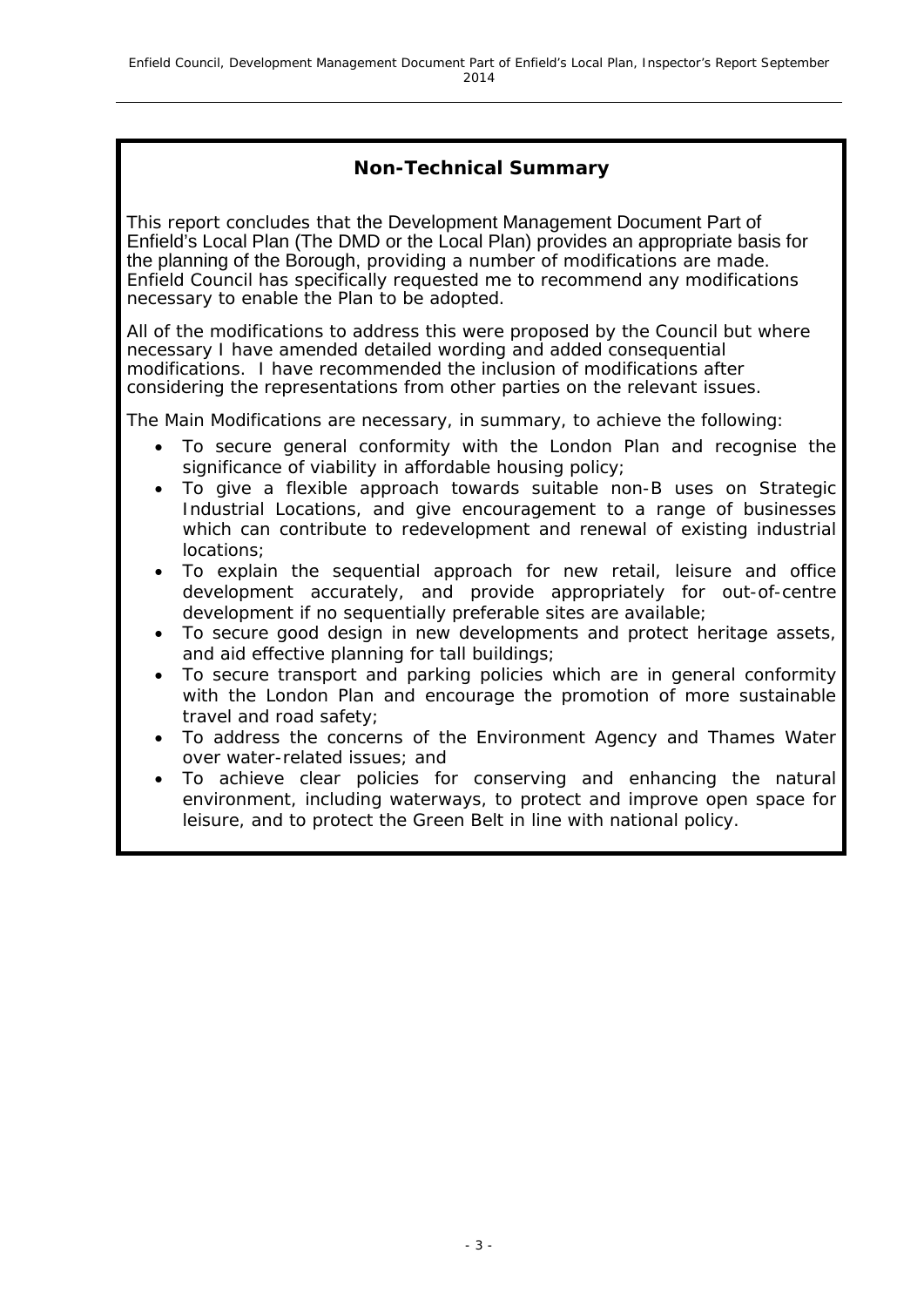## **Introduction**

- 1. This report contains my assessment of the Development Management Document Part of Enfield's Local Plan in terms of Section 20(5) of the Planning & Compulsory Purchase Act 2004 (as amended). It considers first whether the Plan's preparation has complied with the duty to co-operate, in recognition that there is no scope to remedy any failure in this regard. It then considers whether the Plan is sound and whether it is compliant with the legal requirements. The National Planning Policy Framework (NPPF) (paragraph 182) makes clear that to be sound, a Local Plan should be positively prepared; justified; effective; and consistent with national policy.
- 2. The starting point for the examination is the assumption that the local authority has submitted what it considers to be a sound plan. The basis for my examination is the Proposed Submission Development Management Document (March 2013) [DMD-01] plus the Addendum of Focused Changes (January 2014) [DMD-07] which sought to address concerns with soundness raised during public consultation on the Plan at the Regulation 19 stage.
- 3. My report deals with the main modifications that are needed to make the Development Management Document (the DMD or Local Plan) sound and legally compliant and they are identified in bold in the report (**MM**). In accordance with section 20(7C) of the 2004 Act, the Council requested that I should make any modifications needed to rectify features that make the Plan unsound and thus incapable of being adopted. These main modifications are set out in the Appendix to this report.
- 4. The main modifications that are necessary for soundness all relate to matters that were discussed at the Examination hearings and/or resulted from the Council's work with interested parties and persons to produce statements of common ground on points of dispute. Following the hearings, the Council prepared a Schedule of Proposed Main Modifications, which also included the Focused Changes it had put forward at submission stage. This schedule has been subject to public consultation for six weeks. I have taken account of the consultation responses in coming to my conclusions in this report and in this light I have made some amendments to the detailed wording of the main modifications and added consequential modifications where these are necessary for consistency or clarity. None of these amendments significantly alters the content of the modifications as published for consultation or undermines the participatory processes and sustainability appraisal that has been undertaken. I have highlighted the amendments in the report (**MMs12, 71 & 72**).

### **Assessment of Duty to Co-operate**

- 5. Section s20(5)(c) of the 2004 Act requires that I consider whether the Council complied with any duty imposed on it by section 33A of the 2004 Act in relation to the Plan's preparation.
- 6. The Council prepared a Statement on the Duty to Co-operate [DMD-05] detailing how it had engaged with other bodies including neighbouring local authorities in the preparation of the Plan. This Development Management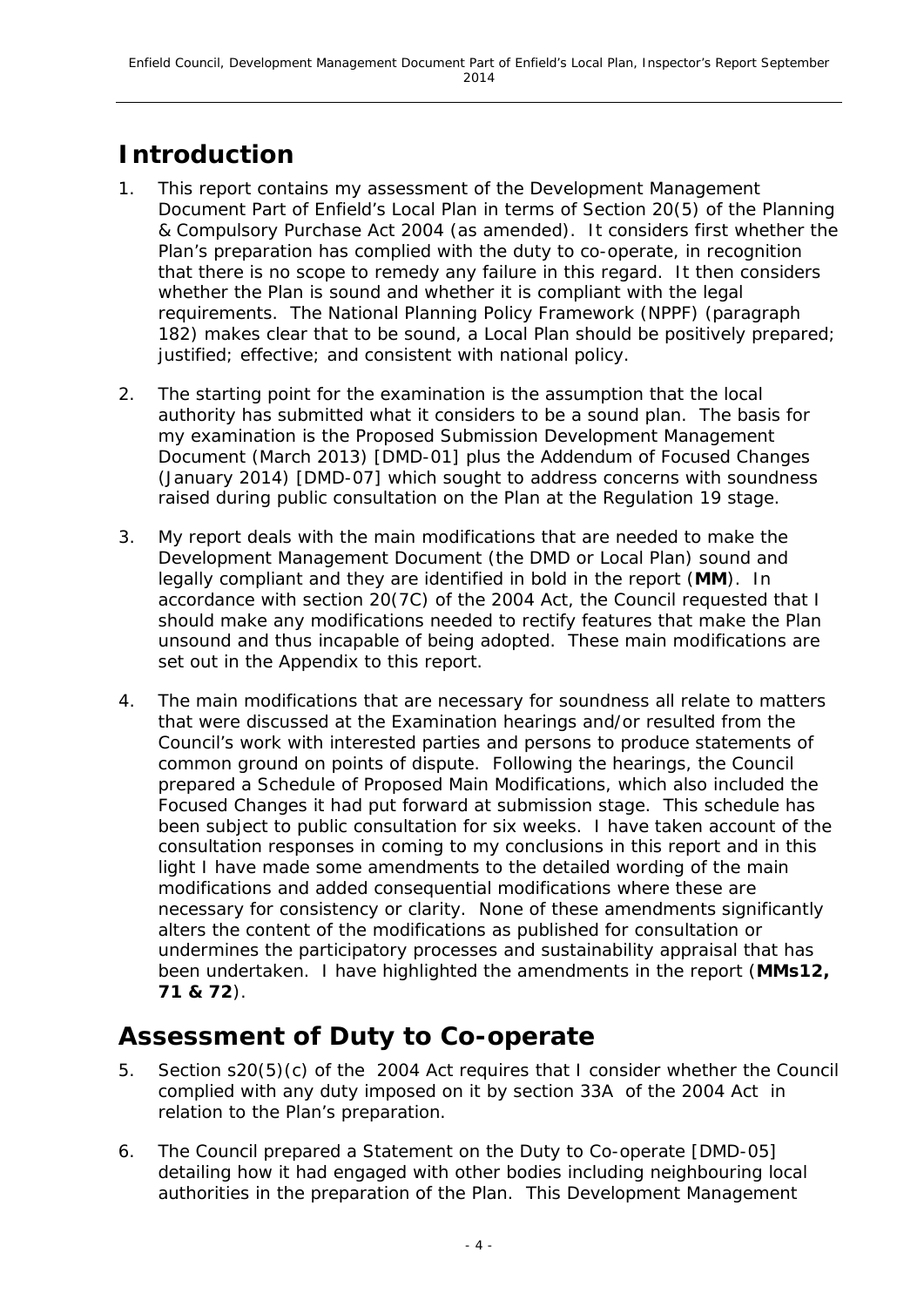Document is designed to provide detailed policy and criteria for assessing planning applications within Enfield, and assist with delivery of the strategy in the adopted Core Strategy. I have seen no substantive evidence to suggest that the Council has not engaged constructively, actively and on an ongoing basis with the relevant bodies to prepare the current Plan. The duty to cooperate has been met.

### **Assessment of Soundness**

#### **Preamble**

- 7. The national Planning Practice Guidance (PPG) was issued in its final form by the Department for Communities and Local Government in March 2014, after the Council had submitted this Local Plan for examination. The PPG is intended to support and provide guidance on the application of the NPPF and not to replace or change national policy. Nevertheless, it is a material consideration for the DMD and I have taken account of it in examining the Local Plan.
- 8. I have considered whether the DMD should include a specific policy to confirm the presumption in favour of sustainable development which lies at the heart of the NPPF and "should be seen as a golden thread running through both plan-making and decision-taking" (paragraph 14). However, section 1.3.2 of the Local Plan, entitled Sustainable Development and containing highlighted text, satisfactorily reflects the approach sought by the NPPF. Also, as the NPPF has been in place for more than 2 years now, and its objectives are more widely embraced than in the recent past, it is unnecessary and it would be repetitive to add a specific policy to this Local Plan, in my view.

#### **Main Issues**

9. Taking account of all the representations, written evidence and the discussions that took place at the Examination hearings, I have identified six main matters with related issues upon which the soundness of the Plan depends.

**Issue 1a – Whether policies in Chapter 2 of the Plan are consistent with delivering a wide choice of high quality homes as sought by the NPPF, the London Plan and the adopted Core Strategy. Issue 1b - Whether policies in Chapter 3 provide for people's needs for community facilities consistently with the Core Strategy and are deliverable.**

- 10. The Greater London Authority (GLA) objected to Policy DMD1 concerning its coverage of affordable rent, which it contended could be interpreted as attempting to cap rents. A statement of common ground was subsequently signed on  $26<sup>th</sup>$  March 2014 by the GLA and the Council, and there was agreement to revise the wording and clarify the purpose of the affordable housing policy. This should be done to secure general conformity with the Revised Early Minor Alterations to the London Plan (REMA), as set out in **MM1**.
- 11. In order to address concerns that Policy DMD1 did not recognise the significance of viability to delivering affordable housing for developers, especially those promoting small housing schemes, and in order to remove any potential conflict between Policy DMD2 and paragraph 2.1.8, the Council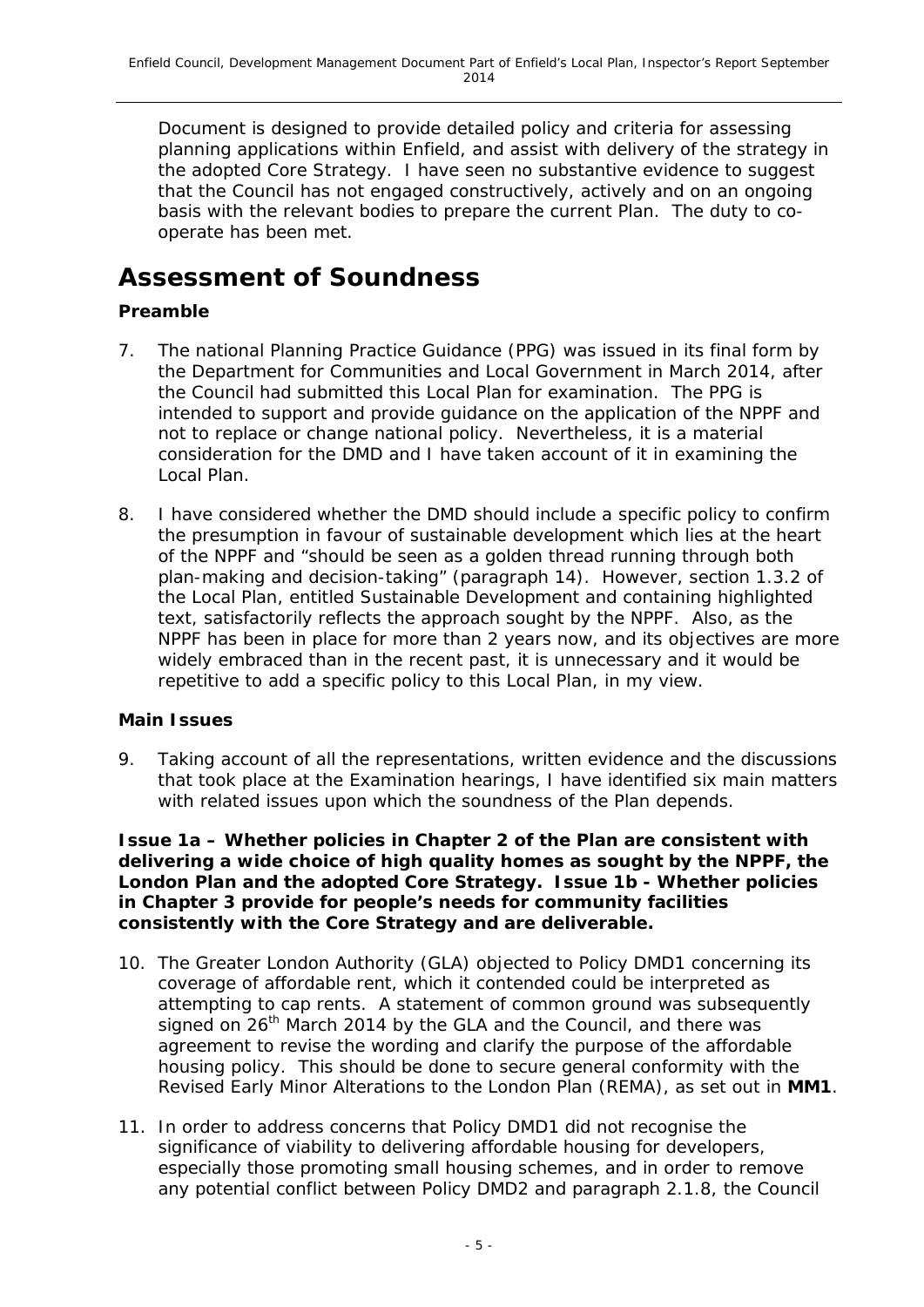proposed modifications **MM1 & MM2**, which I support to ensure the policies will be justified, and effective in delivering affordable housing.

- 12. Policy DMD5 was perceived by some as contrary to the London Plan Housing Supplementary Planning Guidance [EBD-30]. This, as a general principle, opposes local restrictive policies including those based on 'conversion quotas' along transport corridors or within walking distance of town centres. However, EBD-30 recognises that a balance has to be struck between realising the potential for residential conversions, especially to meet the needs of smaller households, and sustaining residential quality in neighbourhoods where the pressure for conversion is intense. The Enfield Characterisation Study [EBD-19] describes the detrimental effect of clutter from aerials, satellite dishes and rubbish bins which can disrupt the streetscene, and the pressure for parking spaces in Victorian streets which has led to the loss of front gardens and boundary walls in the Borough. These effects, it is alleged, are exacerbated when residential conversions leading to high occupancy rates are concentrated in a particular street.
- 13. The Enfield Housing Market Assessment identified a significant shortfall of family housing for dwellings with three or more bedrooms in the Borough. The Council argues that this shortfall justifies its policy to restrain conversions, and advises that it has applied a similar policy to Policy DMD5 with a 20% threshold since 1994. I have seen no substantive evidence that the application of this policy has had harmful consequences. Indeed, Enfield's Monitoring Report 2011/12 indicates that, even with the policy in place, flatted development has been growing faster than new family housing. **MM3** would clarify the meaning of houses in multiple occupation and explain that an Article 4 Direction to limit conversions has been in place since October 2013. This modification is necessary to inform potential developers as to when a planning application would be necessary, and to achieve an effective policy.
- 14. I also support the Council's **MM4** as this would remove a potential inconsistency in the wording of Policy DMD6. I have seen no substantive evidence that applying the London Plan density matrix unless higher density can be justified in the regeneration areas would be inappropriate in this Borough or prevent sustainable development. I have considered whether Policies DMD6 and DMD8, General Standards for New Residential Development, would be too onerous for developers, bearing in mind paragraphs 173 & 174 of the NPPF which state that development should not be subject to such a scale of obligations and policy burdens that viable delivery is threatened. However, the Council has assessed the likely impact of the policies, as recorded in its Viability Assessment – Community Infrastructure Levy and Proposed Submission Development Management Document (DMD) [EBD-10], section 2.12. I am satisfied that there is consistency with the NPPF.
- 15. Concerning the policies which address standards for new development, the use of the words "adequate" and "appropriate" for parking, scale, form and density etc has been queried. Although these words are not precise, they are helpful when describing qualitative issues, and should alert applicants to relevant subject matter. They also provide necessary flexibility for the decision-makers who will have to deal with each planning application on its own merits. **MM5**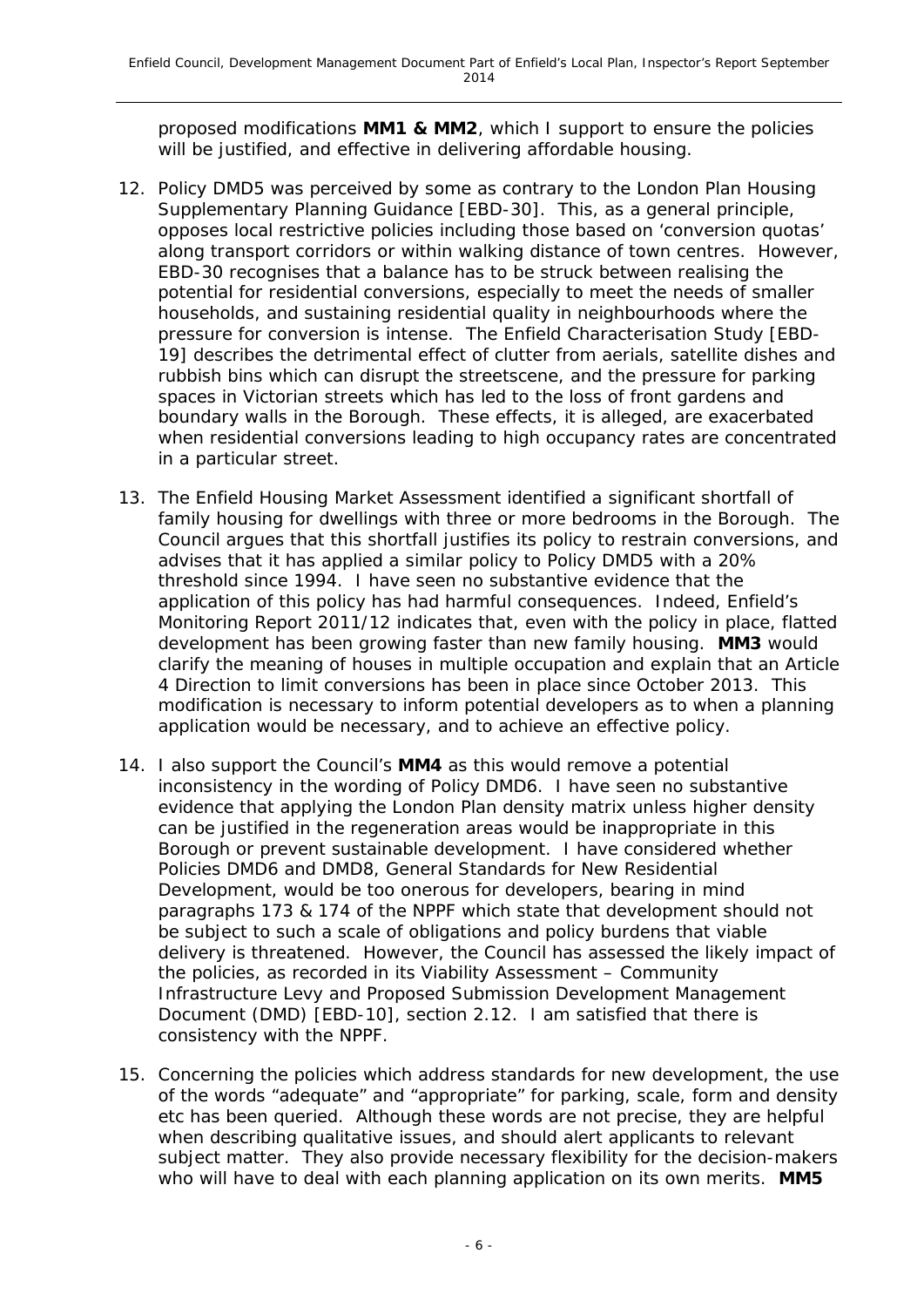would clarify the distinction between overlooking private and communal open space, and should ensure Policy DMD9's effectiveness. Suitable management arrangements for communal amenity space should be sought (criterion 2e) to secure good design in accordance with paragraphs 57 & 58 of the NPPF. **MM6** would clarify how Policy DMD16, Provision of Community Facilities, would be applied, especially in the strategic growth areas.

16. Providing the above-mentioned modifications are made, I conclude that policies in Chapter 2 of the Plan are consistent with delivering a wide choice of high quality homes as sought by the NPPF, the London Plan and the adopted Core Strategy. The policies in Chapter 3 should help provide for people's needs for community facilities consistent with the Core Strategy and be deliverable.

#### **Issue 2 – Whether the policies in Chapters 4 and 5 are consistent with the NPPF's goal for a strong, competitive economy, encouraging and not acting as an impediment to sustainable growth, and with ensuring the vitality and viability of town centres.**

- 17. Policy DMD19 permits a range of activities in Preferred Industrial Locations and in the Great Cambridge Road Industrial Business Park. The Employment Land Review 2012 [EBD-09] which underpins the policy is an up-to-date local assessment that has had regard for market signals. EBD-09 concludes that Enfield does not appear to have any significant surplus capacity in terms of its property market, and vacancy rates appear to be low.
- 18. Policy DMD19 permits a wide range of business activities including green industries, waste management, and car showrooms in selective locations, and goes beyond listing traditional 'B' uses. The policy, to protect the Strategic Industrial Locations for a diversity of industrial uses, is justified and consistent with the encouragement of economic growth and business development in the context of Enfield. The Council proposed **MM7** which would add text to paragraph 4.2.1 to explain that a flexible approach will be taken to suitable non-B uses, in line with the London Plan and Mayor's supplementary planning guidance. I consider that this should be made to ensure that business development is not unreasonably restricted and that the approach is consistent with supporting growth in the local and wider economy, and with regeneration.
- 19. Policy DMD22, in line with Core Policy 19 of the Core Strategy [EBD-01] seeks to protect and enhance office development and resist the loss of such floorspace in Enfield Town and Southgate town centres, unless the site is no longer suitable and viable for continued office use. Paragraph 4.5.3 and section 4.6 explain the need for market demand analysis and viability assessment to support any proposed loss of employment use. **MM8** would clarify, in paragraph 4.6.4, the role of qualitative appraisals required to justify a release of land. Policy DMD22, with the proposed modification to the supporting text, is consistent with paragraph 22 of the NPPF and would not be overly protective of sites with no reasonable prospect of employment use. In addition, Appendix 13 of the Plan helpfully sets out the Requirements for Market Demand and Viability Assessments. **MM66** would ensure that the Appendix was clear about qualitative appraisals, contributing to effectiveness and consistency with national policy, and should be made.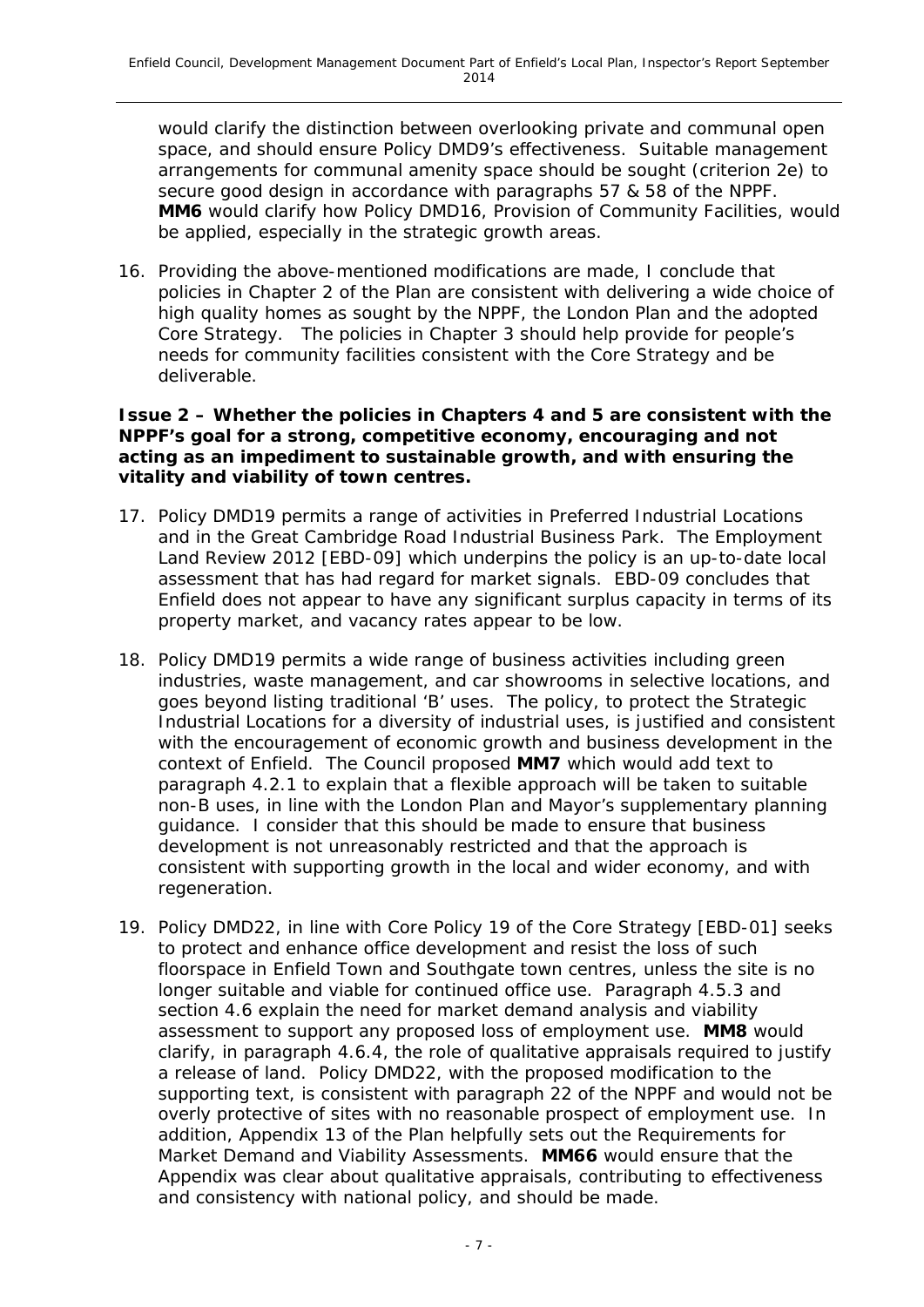- 20. The Council proposed changes to Policy DMD23 and the supporting text (**MM9 & 10**) which should ensure that the Plan recognises the important contribution to Enfield's economy which local and other businesses and small business start-ups can make. Policy DMD25 (paragraph v.) was seen by some as too restrictive and inconsistent with the NPPF, as it states that retail, leisure or office development beyond town centres and edge of centre sites, or within specified retail parks, will not be permitted. The NPPF allows the possibility of out-of-centre development if no sequentially preferable sites are available. **MM11** would explain the sequential test more accurately and allow the necessary flexibility for all proposals to be determined on their individual merits but in line with national and other Local Plan policy.
- 21. The Council proposes a similar change to that put forward to Policy DMD25 to give flexibility to Policy DMD32, designed to manage the number and clustering of food and drink establishments (**MM12**). Policy DMD32's paragraph 4 aims to tackle health issues notably childhood obesity. The Enfield Food Strategy [EBD-24] and other local evidence support a restriction on hot food takeaways within 400m of secondary school entrances. **MM12** would strengthen the effectiveness of the policy, although a further modification is necessary to avoid conflict between Policy DMD32 and Policy DMD21. **MM12** should also allow for "*Complementary and supporting uses within SIL and LSIS [Locally Significant Industrial Sites] in accordance with Policy DMD21*" after 1.c in Policy DMD32. However, there is insufficient justification for the DMD to alter the boundaries of Oakwood Large Local Centre to include Trent Park Golf Club.
- 22. With all the above modifications, I conclude that the Plan is consistent with positive planning for a strong, competitive economy, encouraging and not acting as an impediment to sustainable growth, and with ensuring the vitality and viability of town centres.

**Issue 3 – Whether the policies in Chapter 6 are consistent with securing good design (a key aspect of sustainable development and indivisible from good planning, according to the NPPF) and conserving the historic environment, whilst not subjecting development to an excessive scale of obligations and policy burdens.**

- 23. Policy DMD37 sets out the objectives for good design and sets out a positive approach consistent with paragraphs 56 onwards of the NPPF which should assist prospective developers to achieve good design. The DMD was prepared and submitted before the PPG was finalised and earlier documentation was superseded, including By Design: Urban Design in the Planning System which is referenced in paragraph 6.1.2 of the Plan. The principles of the policy remain sound and I see no necessity to remove the reference to By Design which, as a matter of fact, aided plan preparation. However, I support the Council's proposed change to the wording (**MM13**) to achieve consistency with national policy.
- 24. Design and access statements are required for a significant number of planning applications in Enfield, and the Council's experience is that many are poor quality and fail to explain the design rationale of proposals. Policy DMD38 sets out the expectations of design and access statements. I am satisfied that the policy should not be too onerous, and would avoid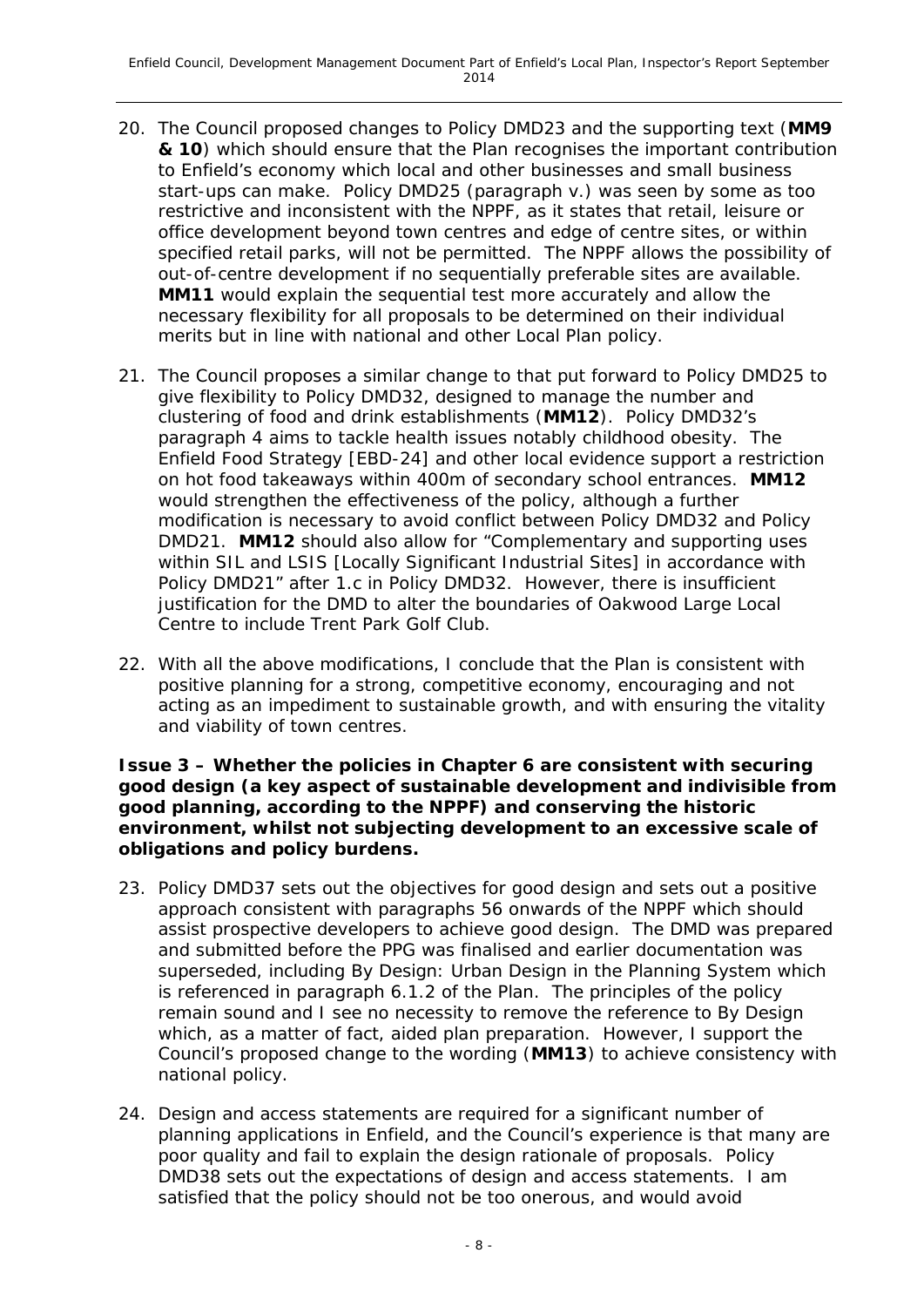unnecessary prescription or detail. The approach is supported by the recent PPG which provides guidance as to what is, and what should be, included in such a statement. Proposed modifications **MM14 & 15** are needed to ensure that heritage assets are protected and high quality outcomes sought.

- 25. I also support the Council's proposal to move text from paragraph 6.2.3 to Policy DMD39, The Design of Business Premises (**MM16 & MM17**). This should reassure developer and business interests that the operational requirements will be fully considered when design is assessed, and that excessive obligations and policy burdens will not be imposed. **MM18** would introduce a degree of flexibility into Policy DMD41 regarding internally illuminated signs, box fascias or projecting box signs in conservation areas. Although **MM18** is considered insufficient by some representors, preservation or enhancement of the character or appearance of conservation areas is a legal requirement. A liberal approach to new illuminated or projecting signage could be materially harmful and inconsistent with the NPPF's requirement for good design.
- 26. Local residents expressed frustration about the quality of recent developments and proposals, and stated that there had been limited opportunity for public involvement. Policy DMD38 refers to the use of design review panels, and it was suggested that qualified members of the public should be involved. The PPG states that *"To achieve good design the use of expert advice from appropriately skilled in house staff or consultants may sometimes be required. But design should not be the preserve of specialists, it is also important to seek the views of local communities."* Whilst recognising the importance of public engagement, it is not essential for the composition of design review panels or the detailed mechanisms for consultation on design to be set out in this DMD. The absence of such information should not prevent a step up in public involvement in future nor make the Plan unsound.
- 27. Core Policy 30 stated that areas appropriate, inappropriate and sensitive to tall buildings would be mapped, and policies developed as part of the DMD. Policy DMD43 provides detailed criteria to direct proposals for tall buildings away from inappropriate or sensitive areas to appropriate ones, but fails to map distinctive areas. English Heritage contended that mapping would be useful to developers, decision-makers and local communities in understanding the interpretation of the policy. Some other London Boroughs have included such policies in their Plans, and Enfield should do the same.
- 28. The Council has studied the character and location of existing tall buildings, the factors which make them appropriate or inappropriate, and the scope for accommodating new buildings, in its Report on Location of Tall Buildings and Important Local Views in Enfield [EBD-14], and in the Enfield Characterisation Study [EBD-19]. However, having researched the topic in greater depth since the Core Strategy was published, the Council considers that maps to guide future development, whether based on precise boundaries or broad locations, could be misleading. Town centres in principle would be appropriate for tall buildings but many in Enfield include or abut conservation areas which could be adversely affected by them.
- 29. The existing tall buildings' assessment in EBD-14 indicates that the majority of such buildings in Enfield are seen as inappropriate structures and/or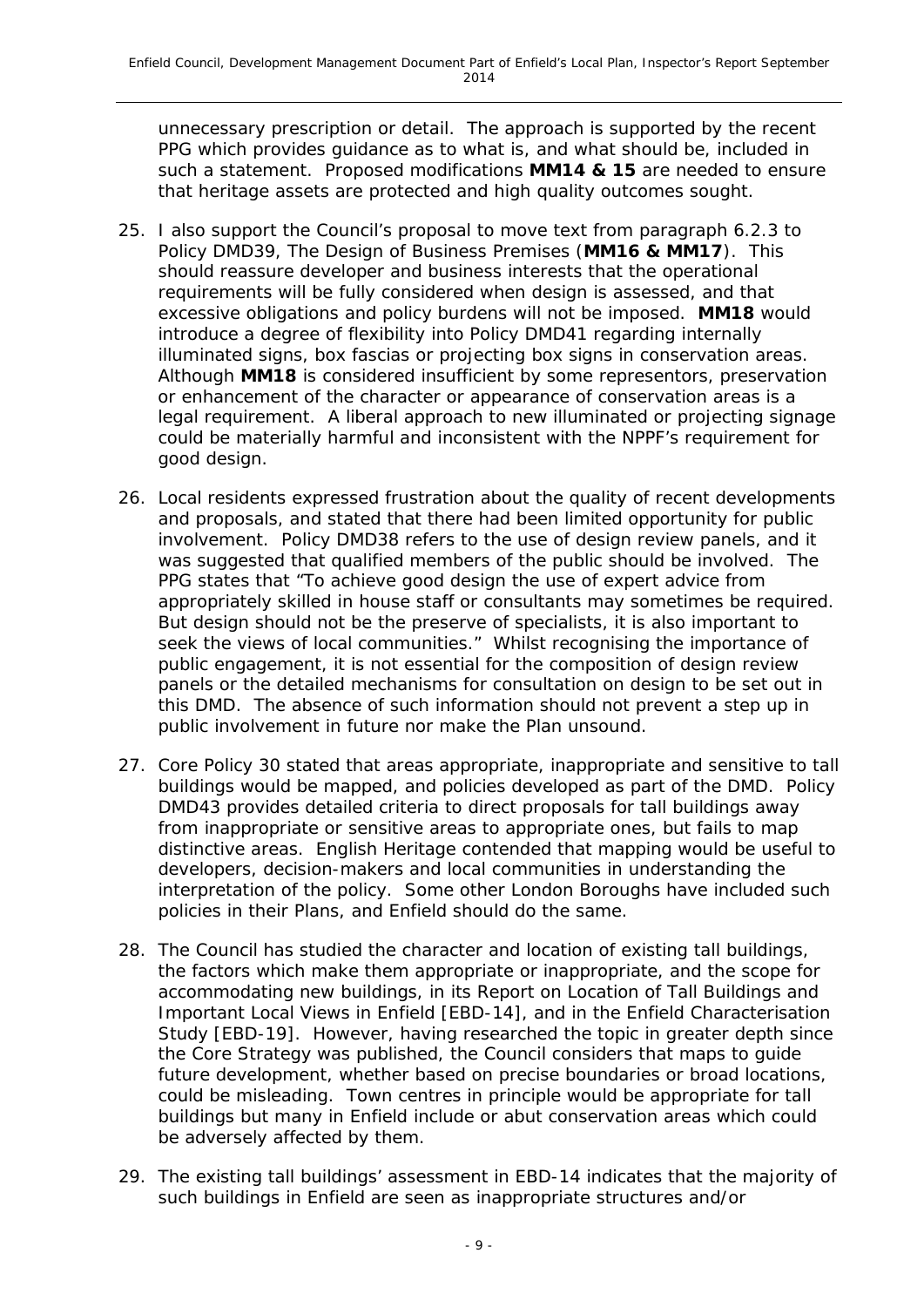inappropriately located. This indicates that a degree of caution as to the suitability of future schemes and their locations is justified. Detailed assessment of the areas with most potential for new tall buildings where development is most likely to occur can be undertaken through other parts of the Local Plan. For example, the recently examined North Circular Area Action Plan contains policies with specific expectations as to the number of storeys in new buildings [EBD-37]. The absence of a map as promised in the Core Strategy is regrettable but, in combination with Area Action Plans and masterplans, Policy DMD43 should provide a sufficiently comprehensive set of criteria to guide users of the Plan. **MM19 & 20** would add references to the map in EBD-14 and relevant Area Action Plans, and should be made to aid the Local Plan's effectiveness in achieving buildings of high quality design.

- 30. A cross-reference to Core Policy 31: Built and Landscape Heritage in Policies DMD49 & DMD50, Sustainable Design and Construction Statements and Environmental Assessment Methods, and changes to the wording in paragraph 2 of Policy DMD44 and Appendix 6 are put forward by the Council in **MM21, 22, 34 & 35**. These modifications should be made to emphasise the importance of good design and of conserving and enhancing the historic environment, to achieve consistency with the NPPF and reflect legislative language and terminology. In Appendix 14, the Glossary should be changed by **MM68** so that the particular types of heritage asset are defined. English Heritage suggested some additional refinement of the terms which, in my opinion, could be made at the Council's discretion without affecting the Local Plan's soundness.
- 31. As long as the above main modifications are made, I conclude that the policies in Chapter 6 are consistent with securing good design (a key aspect of sustainable development and indivisible from good planning, according to the NPPF) and with conserving the historic environment.

#### **Issue 4 - Whether the Plan is consistent with the promotion of sustainable development and the use of sustainable travel modes, and includes appropriate parking policies which are in general conformity with the London Plan.**

- 32. Transport for London raised concerns that the tone of Policy DMD45 could encourage car parking in all developments regardless of location, nature and scale. This would be contrary to the London Plan which seeks to minimise car parking and promote sustainable transport options. Car club provision, electric vehicle charging points and disabled parking provision, it was suggested, should be considered when developments were proposed. The proposed modifications **MM23 & 24** would address these concerns. Local residents expressed doubts as to whether limiting car parking space would discourage car ownership and use. However, proposed modifications to the supporting text, **MM25-27**, would add a new paragraph to signal the production of new guidance notes on parking provision and the need for a Transport Assessment where development could exacerbate on-street parking pressure. The modifications would emphasise that a design-led approach will be sought which would balance the needs of all users of vehicles and parking space with the need to protect streetscape.
- 33. In addition, proposed modifications of Policy DMD46 and its supporting text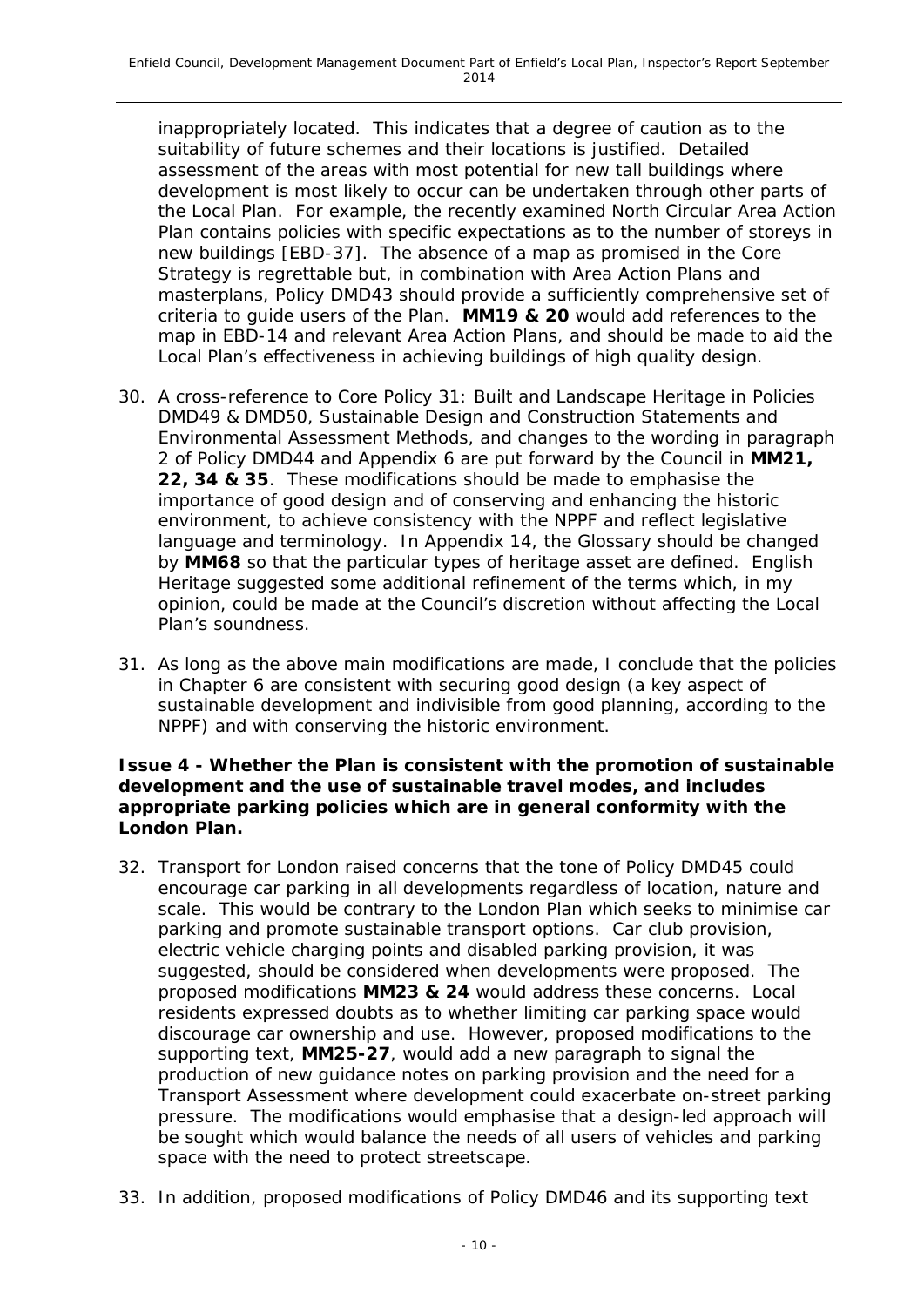(**MM28 & 29**) are put forward by the Council to clarify the approach to proposals for vehicle crossovers and dropped kerbs. I support all the above modifications to secure effectiveness in planning for vehicle parking.

- 34. Proposed modifications to Policies DMD47 and DMD48 and the supporting text (**MM30, 31 & 32**) would reinforce the aim that new access and servicing arrangements should secure attractive, safe and convenient access for users of all forms of transport including pedestrians, cyclists and public transport users. They would clarify the role of transport assessments, travel plans and servicing and delivery plans. I have seen no detailed evidence that encouraging the production of Construction Logistics Plans for major applications would be unduly onerous for the development of new waste facilities in the Borough. Concerning risk assessments for road safety, the NPPF's definition of a transport assessment states "*….It identifies what measures will be required to improve accessibility and safety for all modes of travel, particularly for alternatives to the car such as walking, cycling and public transport and what measures will need to be taken to deal with the anticipated transport impacts of the development"*. **MM33** would provide additional information about the use of Travel Plans which should ensure effectiveness in securing safe and sustainable development.
- 35. With the proposed modifications, Chapter 7 of the Plan: Transport and Parking is consistent with the promotion of sustainable development and the use of sustainable travel modes, and includes appropriate parking policies which are in general conformity with the London Plan.

#### **Issue 5 - Whether the Plan tackles the challenge of climate change in a positive fashion and consistently with national planning policy. Whether the Plan's policies provide protection against flooding, pollution, deterioration in air quality, and other contamination.**

- 36. The Council has proposed modifications in response to Thames Water Utilities Limited, to address concerns over water efficiency, wastewater infrastructure and assessing, avoiding and reducing flood risk. A reference to the proposed upgrade to Deephams Sewage Works was also sought. These have been agreed and are shown in **MM38, 39, 40, 42, 43 & 65**. Main modifications **MM53 & 54** to Policy DMD68 and supporting text would confirm how development generating noise would be assessed and these have also been agreed with Thames Water. Amendments to the Glossary were also agreed between Thames Water and the Council in respect of Building Premises and Sustainable Drainage Strategy (**MM67 & 69**). I am satisfied that all these changes, including the change to wording in Policy DMD64, Pollution Control and Assessment (**MM48**), are necessary for the delivery of high quality, sustainable development.
- 37. Concerns were raised that the policies in Chapter 8 paid insufficient attention to viability and the need for schemes to be deliverable. Modifications to specify that technical feasibility and economic viability and other relevant planning considerations will also be taken into account are put forward in respect of Policies 49, 56, 57 & 58 (**MM34, 36, 37 & 38**). This caveat is already included in Policy DMD55 in recognition that there may be schemes where it is technically unfeasible to use all roof space and vertical surfaces for green roofs, living walls etc.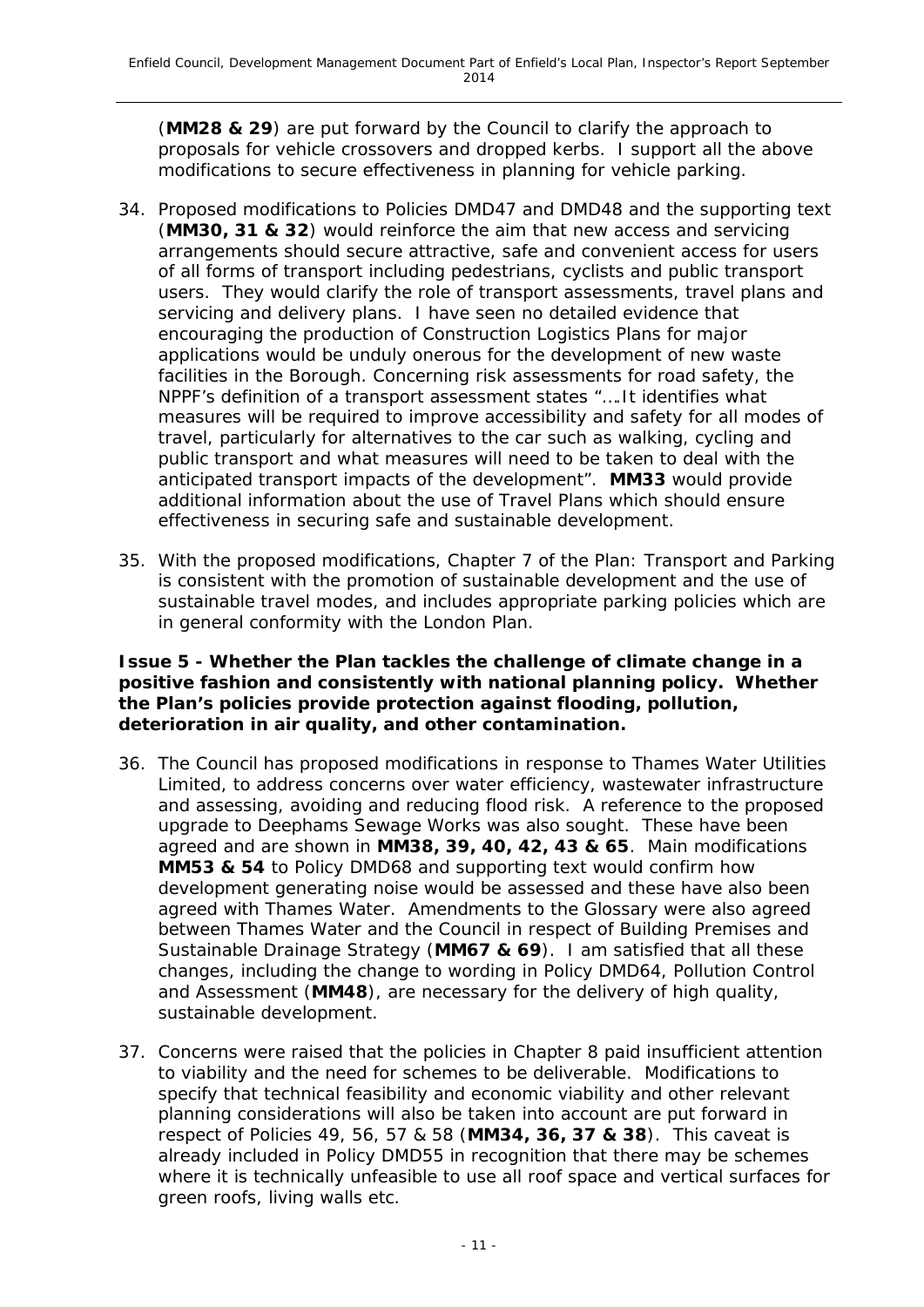- 38. It was also claimed that paragraph 2 of Policy DMD49 should differentiate between householder, minor and major development preferably in a SPD, so that the policy requirements did not appear too onerous, and to achieve consistency with the NPPF's paragraph 174. As the policy makes reference to "technical feasibility", however, it should not be unduly onerous to proposed developments of different types and scale. The suggested modification is not necessary, in my view. Policy DMD49 includes a reference to Appendix 3, explaining that the scale and scope of statements will be determined on a siteby-site basis. **MM64** would add a reference to the local validation list to Appendix 3 which should clarify how the policy will be applied.
- 39. The Environment Agency expressed pleasure that resilience to the impacts of climate change formed such an important part of the DMD. It proposed a number of modifications to address procedural matters. **MM41** would be consistent with the fact that it could be Enfield Council rather than the Agency that will have responsibility for reviewing sustainable drainage schemes in the future. **MM51** would add a reference to paragraph 9.3.3 to the Environment Agency's General Principles and Practice document. **MM46 & 47** advise that there should be a minimum 8 metre buffer strip between new development and main rivers, and the Agency should be consulted on applications within 8m rather than 20m of a main river. The modification to Policy DMD63 addresses the Environment Agency's concern raised at the Regulation 19 consultation stage and is not so significant that it undermines sustainability appraisal for the Local Plan. The Council has offered to add definitions of 'main rivers' and 'ordinary watercourses' to the Glossary, which I support to assist application of the policy (**MM71**).
- 40. In addition, **MM44** would require all development to explain how surface water management would be achieved. **MM45** would refer to mitigating flood risk to third parties as well as on site, to the Agency's Groundwater protection: Principles and Practice document, and to Water Framework Directive assessments. **MM49** should ensure that surface water and groundwater is taken into account when remediation for pollution control is considered. **MM55** would alert developers to address ecological impact when a Water Framework Directive is required. All the proposed modifications are supported by the Council and necessary for the achievement of sustainable development in my view. The Environment Agency also pointed out a typographical error in paragraph 8.5.7 which could lead to misunderstanding of the sequential and exceptions' tests. I recommend that this be corrected (**MM72**).
- 41. The Government's Housing Standards Review has signalled the likely demise of the Code for Sustainable Homes and indicated that energy requirements in dwellings should be secured through Building Regulations rather than planning policy. However, the PPG has not confirmed this and national policy has not yet been changed. Policy DMD50 states that proposals must achieve standards under the Code for Sustainable Homes or BREEAM "or equivalent scheme or rating if this is updated". This should enable future changes in national policy to be applied appropriately in Enfield. Policies DMD51 and DMD54 address the requirements of Policy 5.2 of the London Plan, and should be read in conjunction with the Council's s106 supplementary planning document [EBD-21]. I consider that these policies for energy efficiency in new development are consistent with the NPPF in seeking good design and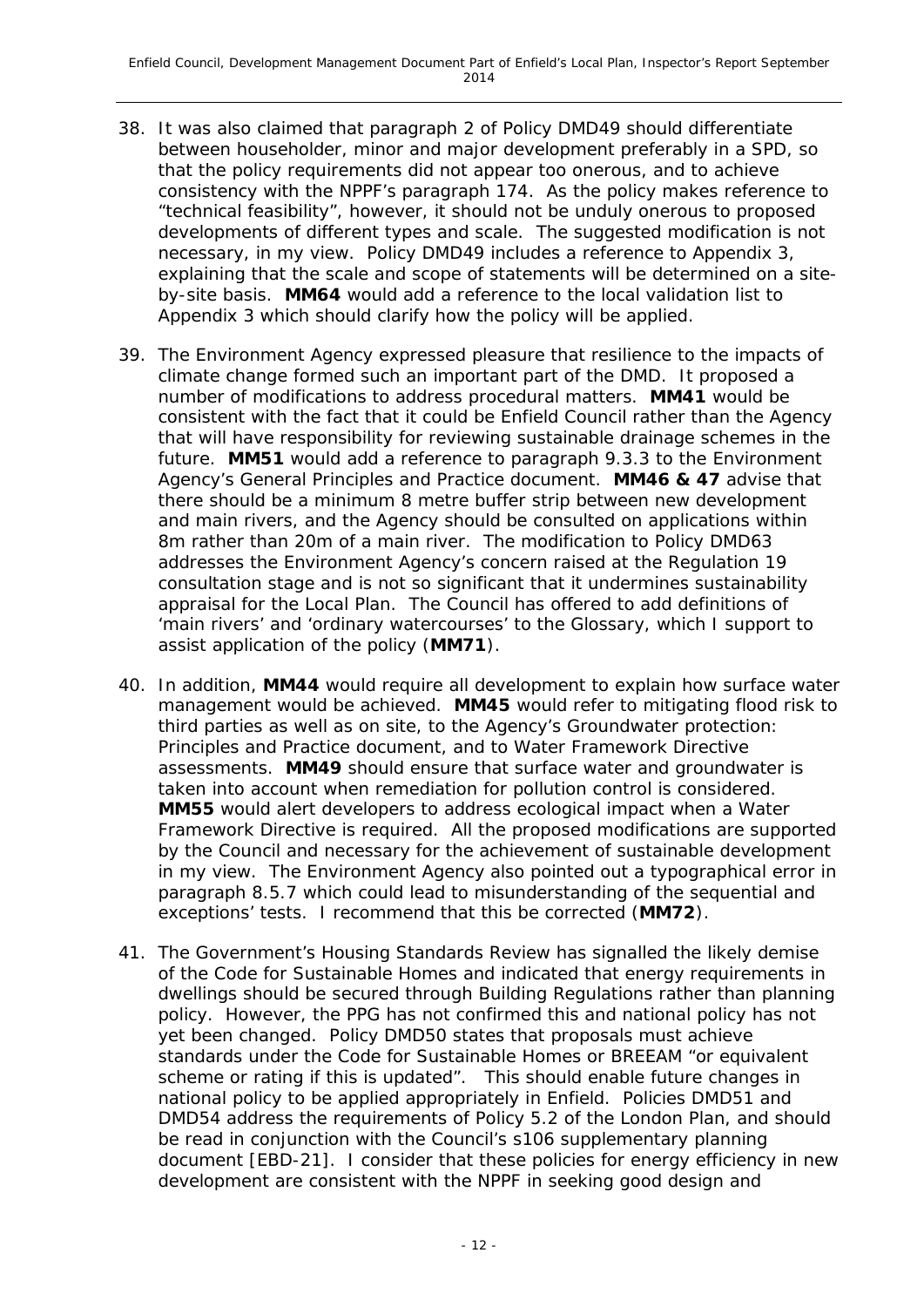sustainable development.

- 42. Regarding the reference to the 1 in 1 year run off rate in Policy DMD61, the Council explained that this applies to major developments. As the majority of these will occur on brownfield sites which have the greatest impact on flood risk in Enfield, I consider the policy to be justified.
- 43. The Greater London Authority (GLA) sought change to Policy DMD 67 and supporting text to state that the risks from hazardous installations would be considered in balance with the benefits of development and existing patterns of development. The Council proposed **MM50 & 52** which would bring the Local Plan into line with REMA.
- 44. I conclude that the Plan tackles the challenge of climate change in a positive fashion and consistently with national planning policy. As long as the main modifications are made, it should provide protection against flooding, pollution, deterioration in air quality, and other contamination.

#### **Issue 6a - Whether Chapter 10 of the Plan is consistent with conserving and enhancing the natural environment including waterways and biodiversity, and with protecting and improving open space provision.**

- 45. Policy DMD74 seeks to resist the loss of space used for outdoor sports and establish standards to secure high quality new facilities. Sport England pointed out that the policy should refer to "playing field land" rather than "sports' pitches", as the latter are defined by white markings to denote the area of play of a particular sport. To achieve an effective and unambiguous policy consistent with national policy for Green Belts, the Council's proposed **MM56** should be made.
- 46. Lee Valley Regional Park is the subject of Core Policy 35, which states that the Park Development Framework being prepared by the Lee Valley Regional Park Authority will inform preparation of the North East Enfield Area Action Plan and Central Leeside Area Action Plan. Core Policy 11 refers to identifying the priority mix of recreation and leisure facilities at Pickett's Lock, a major development site in the Green Belt. The Area Action Plans (AAPs) are progressing, with the Examination of the North East Enfield AAP expected to start in October 2014, and Central Leeside AAP in April 2015. Both emerging plans [EBD-35 & EBD-36] include references to improving sustainable access to Lee Valley Regional Park, to enhancing the waterways and developing corridors of recreation, leisure and new habitat. There are policies for Ponder's End and Enfield Lock, among other places.
- 47. The emerging Central Leeside AAP provides an outline approach for development at Pickett's Lock. The criteria in Policy DMD74 are not in my view so restrictive that they would stifle the ambition to develop Pickett's Lock for multiple sport and recreation purposes. In view of progress on the AAPs, there is scant evidence that progress on development of the Regional Park is being held back. There is insufficient justification for a site-specific policy with a detailed appendix for Lee Valley Regional Park in this DMD. More generally, there is insufficient justification to relax Policy DMD74 and allow for the loss of sports' pitches or playing fields where "special circumstances apply".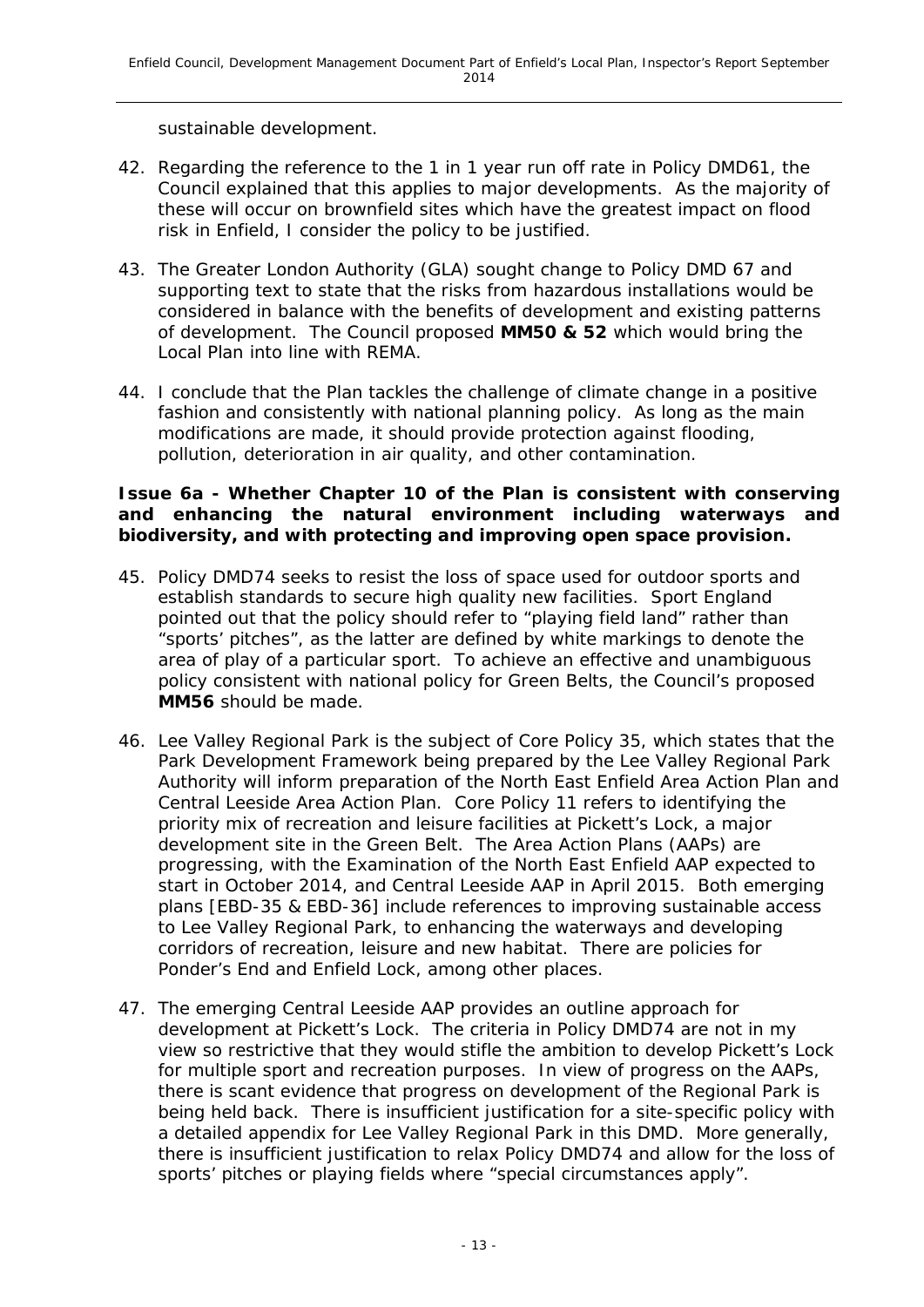- 48. Regarding Policy DMD75, the London Plan states that new mooring facilities should normally be off line from main navigation routes ie. in basins or docks. However, the London Plan clearly supports a diversity of uses on the waterways and Enfield's plans have to achieve a satisfactory balance between them. **MM57** would clarify that permanent residential or commercial moorings will be supported providing, among other things, there would be no adverse impact on freight or leisure uses. The requirement that leisure and recreation uses must not be adversely affected should provide adequate safeguards for Lee Valley Regional Park Authority and planning decisionmakers.
- 49. Concern was raised about retaining or introducing public access to the waterfront beside industrial/commercial development, especially in SILs. The potential for anti-social behaviour which could be harmful for industrial users was referenced. However, the Council indicated that regeneration schemes had achieved the desired outcome opening up the waterfront in some places. The policy includes the phrase "where possible" to providing an attractive and accessible façade, which should allow flexibility in its application. In response to concern that the requirement for on-site ecological enhancements could render some development unviable or unfeasible, **MM58** was put forward by the Council, which I support. I conclude that Chapter 10 of the Plan will be consistent with conserving and enhancing the natural environment including waterways and biodiversity, and with protecting and improving open space provision, providing the above main modifications are made.

#### **Issue 6b – Whether Chapter 11 protects the Green Belt in line with the NPPF.**

- 50. Chapter 11 of the DMD is consistent with Core Policy 33 and with national policy for Green Belts, even though the Core Policy pre-dates the NPPF. The two major development sites and Areas of Special Character are taken forward in a consistent way in the DMD. Proposed modifications **MM62 & 63** to Policy DMD89 and the supporting text should eliminate any uncertainty about the approach to redevelopment of previously developed sites in the Green Belt with an added reference to Core Policy 33. Changes to wording where Green Belt is mentioned in Policy DMD74, to the second sentence of DMD82 and to Policy DMD89 regarding previously developed sites, are needed to ensure consistency with national policy for Green Belts (**MM56, 59 & 62**). Even though the Crew's Hill Area may be the largest horticultural retail trading area in Europe and of notable economic significance, Policy DMD90 should not be changed. As the Local Plan indicates, the impact of garden centres in the Green Belt needs to be carefully managed.
- 51. Although the areas of countryside around the built-up area of Enfield are almost synonymous with the Borough's Green Belt land, care needs to be exercised to ensure that Policy DMD83 is not extending restrictive Green Belt policy beyond the defined boundaries. A demand for openness in adjoining areas, it was claimed, could prevent much-needed development. On the other hand, the Enfield Characterisation Study [EBD-19] identifies the farmland ridges and valleys in the Borough as high quality open landscape with a special character. All of this character area is protected as Green Belt and much is in productive agricultural use. The rural part of Enfield also includes historic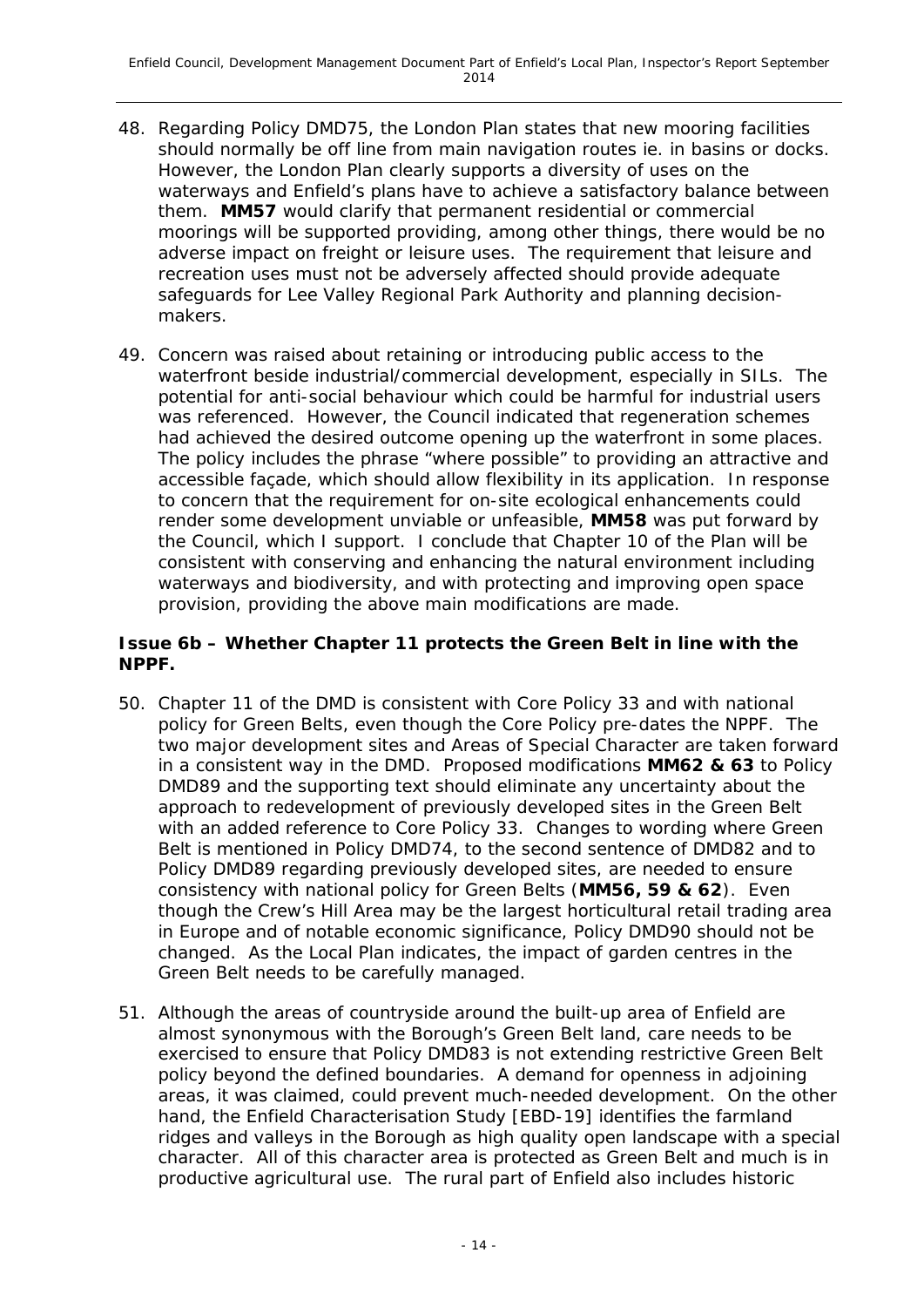parklands. The NPPF expects Green Belts, among other things, to assist in safeguarding the countryside from encroachment. Landscapes, visual amenity and biodiversity should be enhanced. **MMs60 & 61** assist in clarifying how Policy DMD83 will be applied on land adjacent to the Green Belt, consistently with national policy and the local evidence base. I see no need for Edmonton EcoPark to be an explicit exception to Policy DMD83, and conclude that Chapter 11 will be sound as long as all the above-mentioned modifications are made.

### **Assessment of Legal Compliance**

52. My examination of the compliance of the Plan with the legal requirements is summarised in the table below. I conclude that the Plan meets them all.

| <b>LEGAL REQUIREMENTS</b>                                                      |                                                                                                                                                                                                                                                                                                                                                                                                        |  |  |
|--------------------------------------------------------------------------------|--------------------------------------------------------------------------------------------------------------------------------------------------------------------------------------------------------------------------------------------------------------------------------------------------------------------------------------------------------------------------------------------------------|--|--|
| Local Development<br>Scheme (LDS)                                              | The Development Plan Document is identified within<br>the approved Revised LDS (2013-16)<br>[EBD-03]<br>which sets out an expected adoption date of<br>September 2014. The Plan's content and timing are<br>compliant with the LDS.                                                                                                                                                                    |  |  |
| <b>Statement of Community</b><br>Involvement (SCI) and<br>relevant regulations | SCI<br>2006<br>$[EBD-02]$ .<br><b>The</b><br>adopted<br>in<br>was<br>Consultation, including consultation on the post-<br>submission proposed 'main modifications' has been<br>compliant with the key principles therein, and with<br>the Regulations.                                                                                                                                                 |  |  |
| Sustainability Appraisal<br>(SA)                                               | SA has been carried out and is adequate [DMD-03].                                                                                                                                                                                                                                                                                                                                                      |  |  |
| Appropriate Assessment<br>(AA)                                                 | The Habitats Regulations AA Screening Report,<br>2009, assessed the combined effect of implementing<br>the Core Strategy and London Plan on Enfield.<br>A<br>review for the current Plan in May 2013 [DMD-06]<br>that this<br>baseline<br>remains relevant<br>found<br>and<br>appropriate. Natural England has confirmed that the<br>Council's approach is justified and a full AA is not<br>required. |  |  |
| <b>National Policy</b>                                                         | The Local Plan complies with national policy except<br>modifications<br>indicated<br>and<br>where<br>are<br>recommended.                                                                                                                                                                                                                                                                               |  |  |
| Sustainable<br>Community<br>Strategy                                           | Satisfactory regard has been paid to the Sustainable<br>Strategy for Enfield as revised in 2009 [EBD-20].                                                                                                                                                                                                                                                                                              |  |  |
| Public Sector Equality Duty                                                    | The Plan was the subject of Predictive Equality<br>Impact Assessment - Equality Analysis, 2013 [SD-<br>02], and complies with the Duty for public bodies to<br>consider how different people will be affected by<br>their policies and services, and secure inclusiveness.                                                                                                                             |  |  |
| (as amended)<br>2004 Act<br>and 2012 Regulations.                              | The Plan complies with the Act and the Regulations.                                                                                                                                                                                                                                                                                                                                                    |  |  |

## **Overall Conclusion and Recommendation**